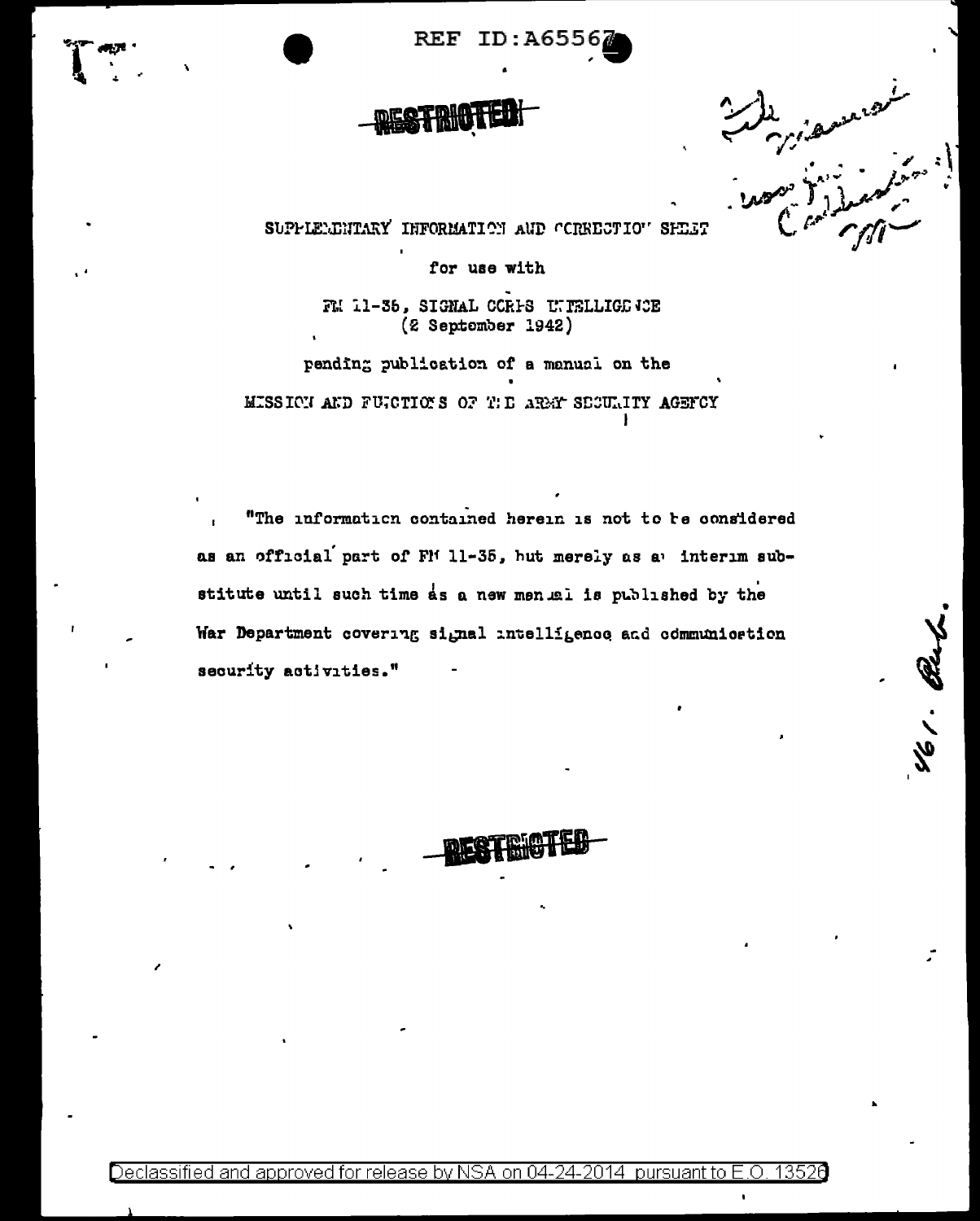

SUPPLEMENTARY INFORMATION AND CORRECTION SHEET

for time with

FM 11-35. SIGNAL CORPS INTELLIGENCE  $(2$  September  $19.2)$ 

pending publication of a manual on the MISSION AND FUNCTIONS OF THE ARMY SECURITY AGENCY

1. In general, the organization, functions, and responsibilities of the Signal Intelligence Service, which are described in FM 11-35. Signal Corps Intelligence. 2 September 1942. apply to the present signal intelligence and communication security organization for the Army - the Army Security Agency. Pending publication of a field manual on the mission and functions of the Army Security Agency, the supplementary information contained herein, mid those portions of FM 11-35, which are listed in paragraph 2, below, may be used as interim substitutes for the new manual.

2. The information contained in the portions of FM 11.35 which are listed below is considered to be sufficiently current to be used as a guide in the instruction of Signal Corps ROTC classes, providing that reference to the "Chief Signal Officer" are changed to read "Chief, Army Security Agency": "Signal Corps" to "Army Security Agency": "Signal Intelligence Service" to "Army Security Agency organizations"or "Army Security Agency": "Signal Officer" to "Army Security Agency Liaison Officer"; etc. Other minor changes, principally in terminology, are indicated after specific references, below:

a. Chapter 1

Paragraph 1 - Delete. 2 - On line 5 change word "assigned" to read "allocated".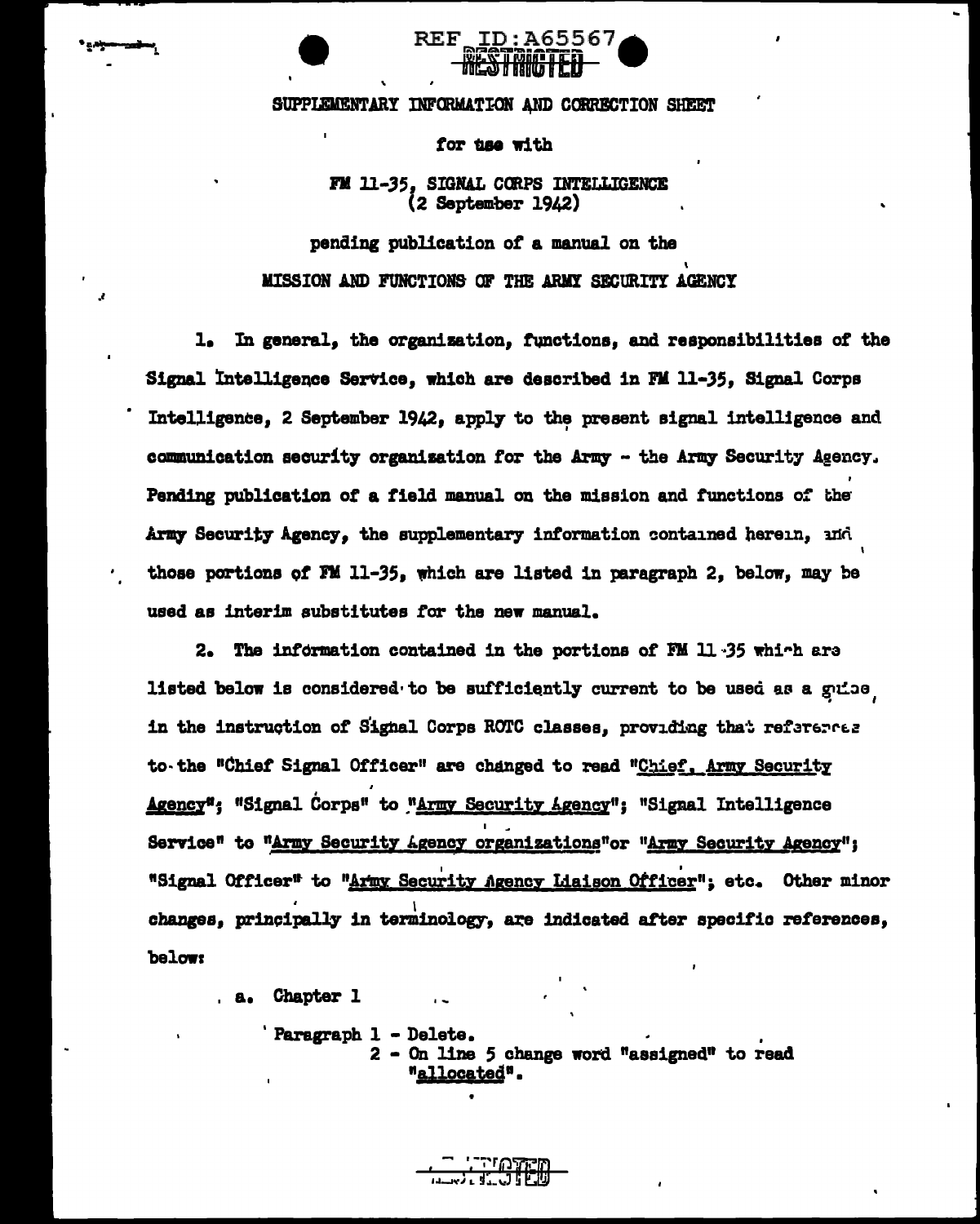- $3 -$ Delete.
- 4 Delete subparagraphs a, b, c, and d. (See paragraph 4 of this correction sheet for current definitions.)
- 5 Delete. (See paragraph 5 of this correction sheet for a list of current supplementary references.)

## b. Chapter 2

 $(1)$ Section I -

Paragraph 7 - Delete. (See paragraph 3a of this correction sheet.)  $8 - \text{Delete.}$ ) See paragraph 3b of this correction  $9$  > Delete.) sheet. 10 - Change first sentence to read "Signal communication personnel may be directed to assist in signal intelligence and communication security activities in addition to their signal communication duties." 11 - Delete. (See paragraph 3c of this correction  $\mathsf{sheet}_\bullet$  )  $12 - \text{Delete.}$ (NOTE: The information contained in paragraph 3d of this correction sheet should be added to Section I, Chapter 2, immediately following paragraph 14.)  $(2)$ Section II -Paragraph 16 - Delete subparagraphs b and c. (See paragraph 3c of this correction sheet.) 17 " Delete. (See paragraph 3e of this correction sheet.) 26 - Delete subparagraphs e and g. (3) Section III - Shange title to read "THEATER ARMY SECURITY <u>'(FNCY</u>." Paragrpn 24 **Pelote** (See paragraph 3b of this correction  $the$  $t$ ,) 25 - *ופ*וטו (See paragraph 3f of this correction  $cdot)$ 28 - klete subparagraphs b and  $g$ .  $29$  - Delete subparagraphs d and  $f_{\bullet}$ Change word "Army" in line 2 of subparagraph g to read "thoater". 30 - Change first two sentences to read "This subsection performs a limited amount of original cryptanalysis. It is dependent upon Army Security Agency, War Department, for assistance in the solution of the more complex

 $\sum_{i=1}^{n} \sum_{j=1}^{n} \frac{1}{j!}$ للمسار أوالعاملة  $\cdot$  2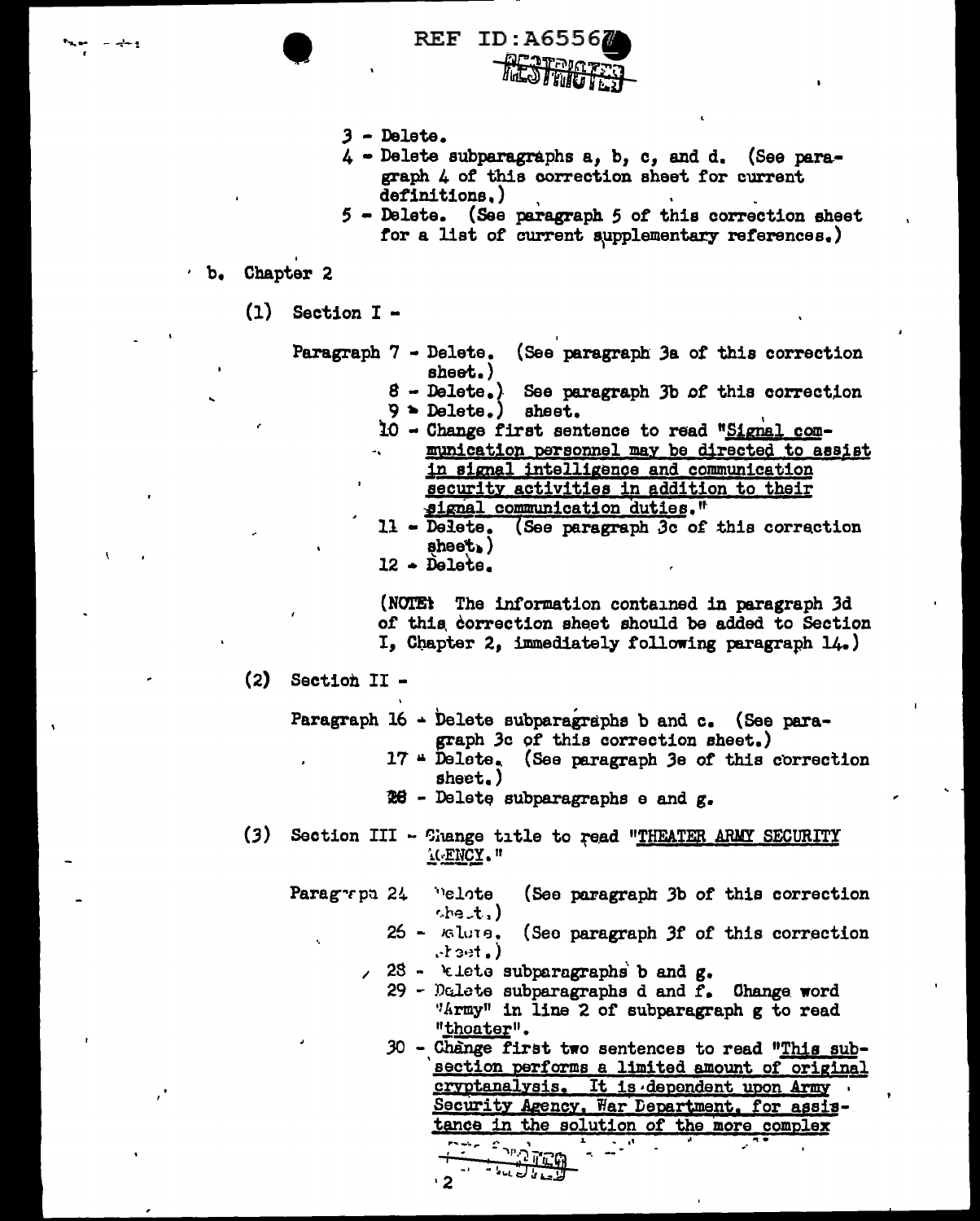| <b>REF ID:A65567</b> |
|----------------------|
| HOTTA COMPANY        |

enemy cryptosystems." Add the following subparagraph: . "9. Cryptanalysis of simple field cryptosystems."

(NOTE: The information contained in paragraph 3g of this correction sheet should be added to Section III, Chapter 2, immediately following paragraph  $30.$ )

- c. Chapter 3
	- $(1)$  Section I -

Paragraph 31 - Delete sontences  $4, 5,$  and  $6,$  and substitute the following: "Radio intelligence companies are allocated to various commands as required."  $32 -$ Delete. 35 - Delete. (For information on communication

security procodures and objectives see TM 11-469, Communication Security.)

(2) Section II -

Paragraph 39 - Dolete. (See paragraph 3h of this correction sheet.)

- (3) Section III -
	- Paragraph 40 In third sentence, change reference to "Assistant Chief of Staff, G-2" to read "Director of Intelligence. War Department General Staff."
- Chapter 4 (See paragraph 3i of this correction sheet for general d. ' comments on this chapter.)
	- $(1)$  Section I -
		- Paragraph 50 Delete.
			- 51 Delcto.
				- $52 -$ Delete.
				- a 53 - In subparagraph  $\hat{z}$ , change the ruference to "enemy equipment identification officer" on line 4 to read "Army Security Agency liaison officer." Delete subparagraph b.
			- 54 Change first sentence to read "The Army Socurity Agency liaison officer to whom captured cryptometerials are reported will assign an officer to make a study of the captured material and to prepare a detailed report with sufficient copies for distribution as required."

$$
+\frac{1}{2}
$$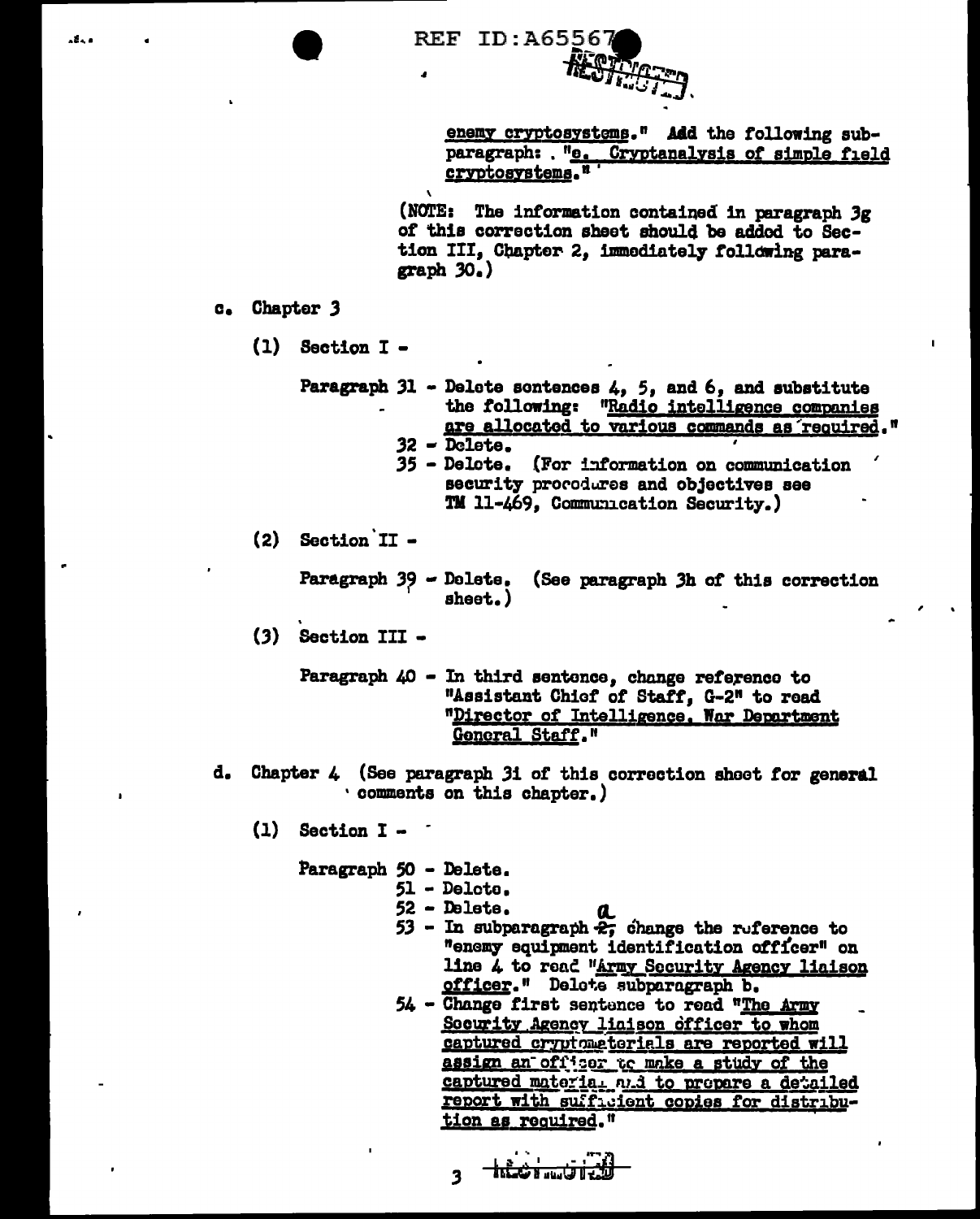- REF TERNAME
- 55 Change reference to "enemy equipment identification officer" in line 1 to read "Army Security Agency liaison officer."
- 56 Delete subparagraph b and substitute the following: "b. The Army Security Agency liaison officer will report to the Director of the Theater Army Security Agency. The Director of the Theater Army Security Agency will direct the utilization or disposition of captured cryptomaterial in accordance with instructions from the Chief. Army Security Agency, War Department."
- $57 \overline{\text{Deltato}}$ .
- 59 Change the reference to "enemy equipment identification officer" on line 6 to read "Director of the Theater Army Security Agency."
- 60 Delete subparagraph a and substitute the following: "a. Interrogated by the Army Security Agency liaison officer to augment his report and to devise for better operation and utilization of the captured coulpment."
- 61 Delete and substitute the following: "61. PROTOTYPES TO THE CHIEF, ARMY SECURITY AGENCY--The Director of the Theater Army Security Agency or the senior Army Security Agency<br>liaison officer will, upon receipt of chemy cryptomatorial, send two prototype sets to the Chief, Army Socurity Agency by the quickest means of available transportation, or report, as may be required. The equipment should be sont as two shipments rather than as a single shipment. If only one item of a type is captured and it is to be sent to the Chief, irmy Security Agency, it should be sent immediately, not waiting for a second prototype. As soon as anothor is captured, the second item should bo sent."
- 62 Delete caption and first sentence. Substitute the following: "62. INFORMATION REQUIRED. -- The following factors will be considered in the report forwarded to the Director of the Theater Army Security Agency or the Chiof, Army Socurity Agency, While Department."
- Chapter 5 (See paragraph 3j of this correction sheet for general  $\mathbf{e}_{\bullet}$ comments on this chapter.)
	- $(1)$ Soction I -

Paragraph 63 - Dolcte all except the last sentence of this paragraph.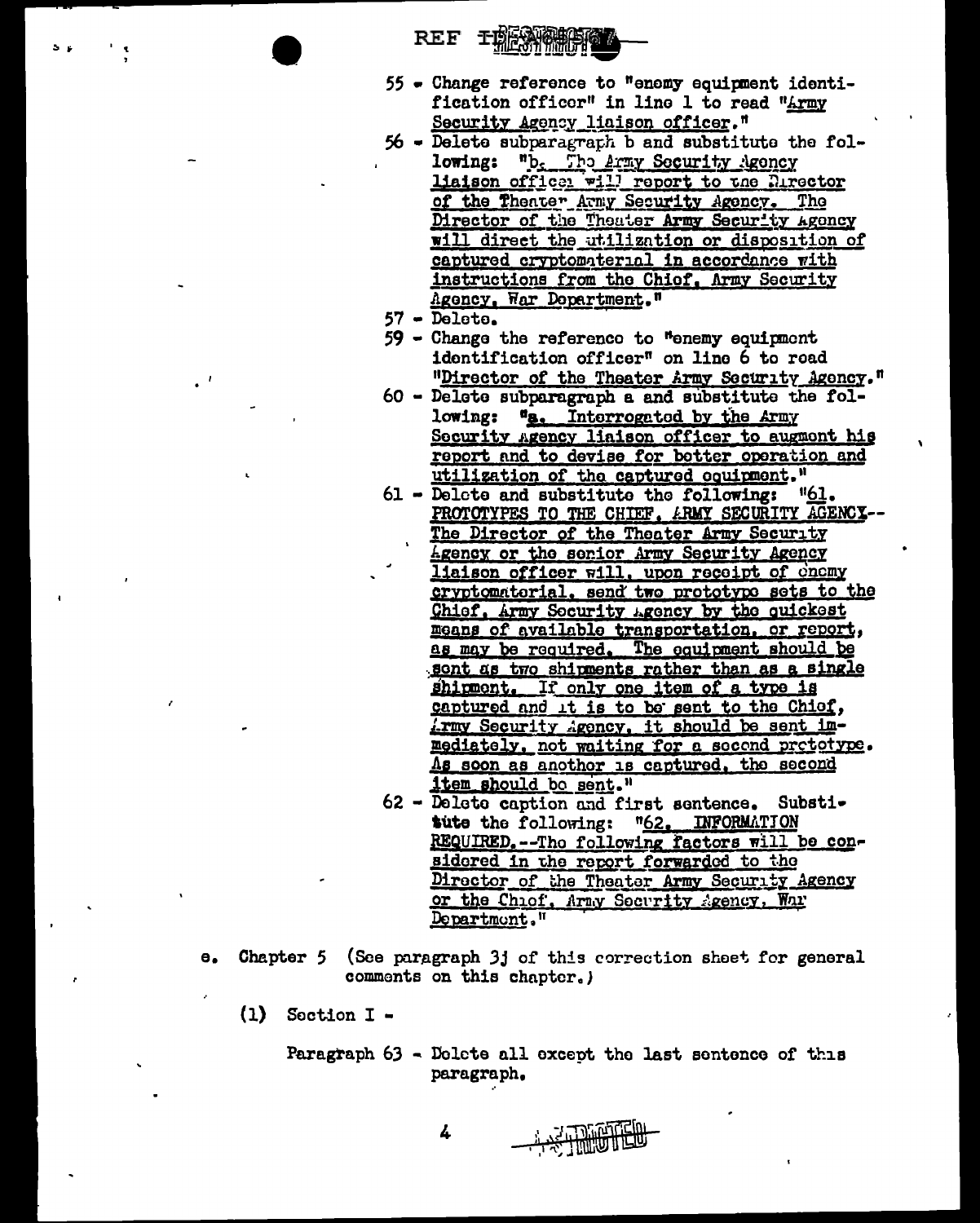

 $(2)$  Section III -

Paragraph 72 - Delete first sentence. Change second sentence to read "Cooperation with existing civilian facilities is not possible and consequently a large force of signal intelligence and communication recurity monitoring personnel will be required."

f. Appendix I - Delete. Also delete references to this appendix which appear throughout FM 11-35.

g. Appendix II - Delete. Also delete refrences to this appendix which appear throughout FM 11-35.

SUPPLEMENTARY INFORMATION.--a. General.--The Army Security Agency  $3<sub>o</sub>$ was established by War Department directive on 6 September 1945. It is composed of all signal intelligence and communication security establishments, units and personnel of the Army, except cryptographic personnel of signal and message centers operated by other military organizations, tactical radio traffic control personnel. and the technical intelligence personnel who deal with captured enemy signal equipment which is not of cryptologic interest. The Army Security Agency operates under the control of the War Department which is exercised through the Director of Intelligence, War Department General Staff. The reorganization of the War Department on 11 June 1946 (see War Department Circular No. 138, 1946) made the Army Security Agency an integral part of the Intelligence Division. War Department General Staff. The Chief, Army Security Agency, War Department, is charged with the accomplishment of the signal intelligence and communication security missions of the Army. (This information supersedes paragraph 7 of Section I, Chapter  $2; \mathbb{M}$  11-35.)

ъ. Theater Army Security Agencies.--In each theater of operations there is a Theater Army Security Agency attach@8820es the theater commander in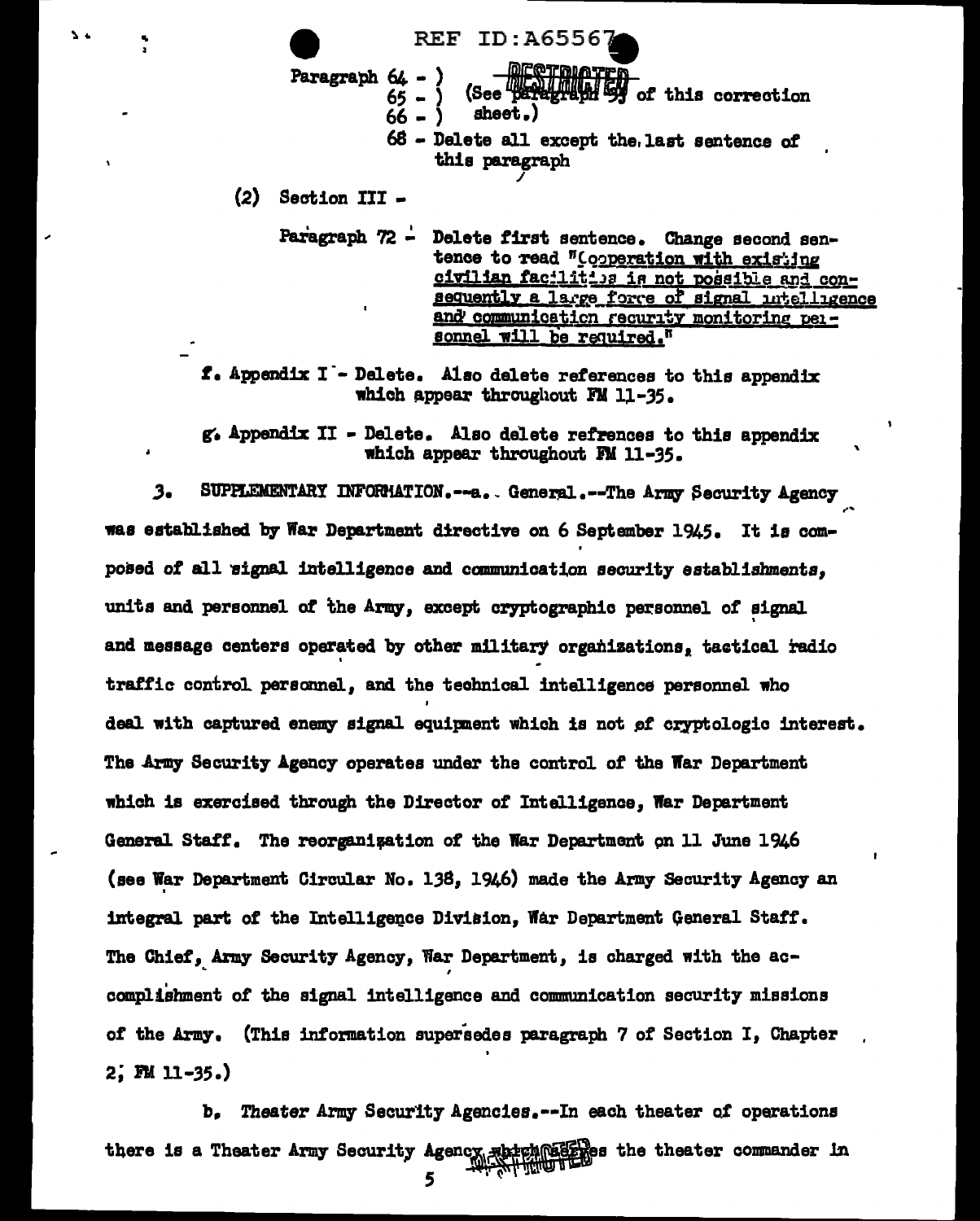REF ID:A6556

signal intelligence and communication security matters in much the same manner as Headquarters, Army Security Agoncy, servos the War Department. Theater Army Socurity Agencies are similar in organization to the Wir Department Agency but on a reduced scale. The scope of the theater agencies' activities are determined by the local tactical missions and the signal intelligence and communication security functions which may be performed for the theaters by the Army Security Agency, Tar Department. Theater Army Security Agencies have at their disposal various signal intelligence and communication security organisations which they may allocate to subordinate commands within the theaters to perform local missions. Some of these organizations may be retained in a general reserve for assignment as the military situation dictates. Other units may be reserved for the performance of missions for the theater headquarters. Below theater level, and for certain independent commands under the War Department, the signal intelligence and communication security activities are handled by .trmy Security 'gency liaison detachments. (The above information replaces paragraphs 8 and 9 of Section I, and paragraph 24 of Section III, Chapter 2, **FM 11-35.)** 

c. Signal intelligence and communication security organizations.--The Signal Radio Intolligonco Company, T/O 11-77, referred to throughout FM 11-35 is now obsolete. References to T/O 11-77 should be deleted. Replacing the Signal Radio Intelligence Company are the following organizations:

- $(1)$  air types:
	- (a) Radio Squadron, Mobile T/0 & E 32-1027 (a signal intolligence organization)
	- (b) Radio Security Detachment, T/O & E 32-952 (a communication security monitoring organization)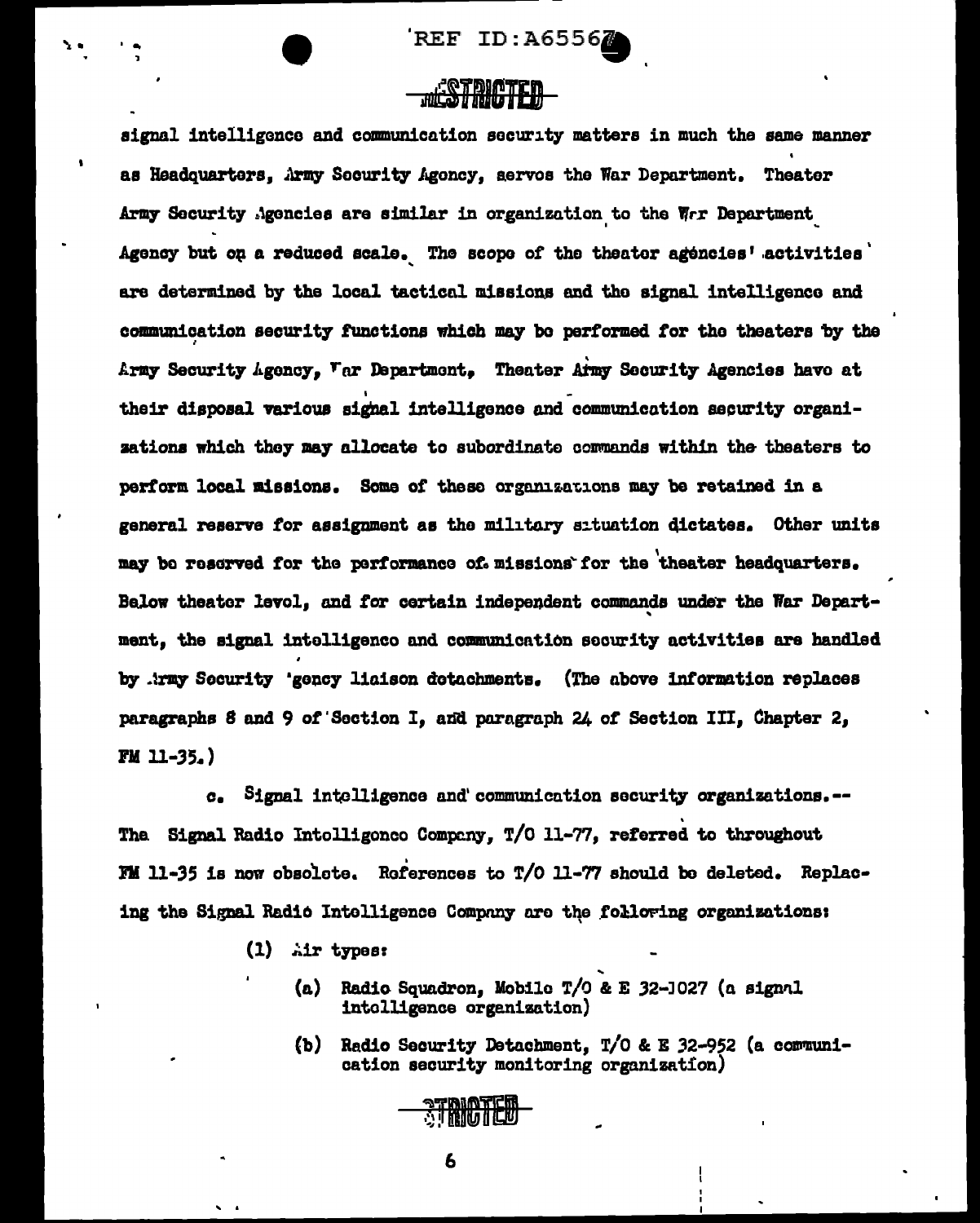**REF ID: A6556** 

(2) Ground types:



- (a) Signal Service Company, Radio Intelligence, T/O & E 11-500\* (a signal intelligence organization)
- (b) Signal Service Company, Radio Security, T/O & E 11-500+ (a communication security monitoring organization)

It will be noted that the communication security monitoring functions of the old radio intelligence company (T/O 11-77) have been divorced from the signal intelligence functions. The two functions are now performed by the separate organizations indicated in  $(1)$  and  $(2)$ , above. The four types of organizations listed above are the basic information gathering units of the Army Security Agency. Through these units the Army Security Agency obtains most of the material for its study. In addition, there are smaller units which have more restricted functions such as cryptographic production, distribution and accounting teams: laboratory teams for the employment and detection of secret inks, microphotographs, and disguised writing; cryptoequipment maintenance and repair units, and wire intercept teams. Army Security Agency units and personnel are allocated to various commands in the types and quantities required to meet the local military situation. (The above information supersedes paragraph 11, Section I, and subparagraphs b and c of paragraph 16. Section II. Chapter 2. FM 11-35.)

d. Coordination of Army Security Agoncy Activities. --Overall coordination of all Army Security Agency units is accomplished by the Chief, Army Security Agency, War Department, in accordance with War Department policies. Complete coordination of all signal intelligence and communication security activities which comprise the responsibilities of the Army Security

**MESTRICTE** 

<sup>\*</sup> Portions of T/O & E 11-500 which pertain exclusively to Army Security Agency functions will be republished shortly in T/O & E 32-500, Communication Reconnaissance Organization.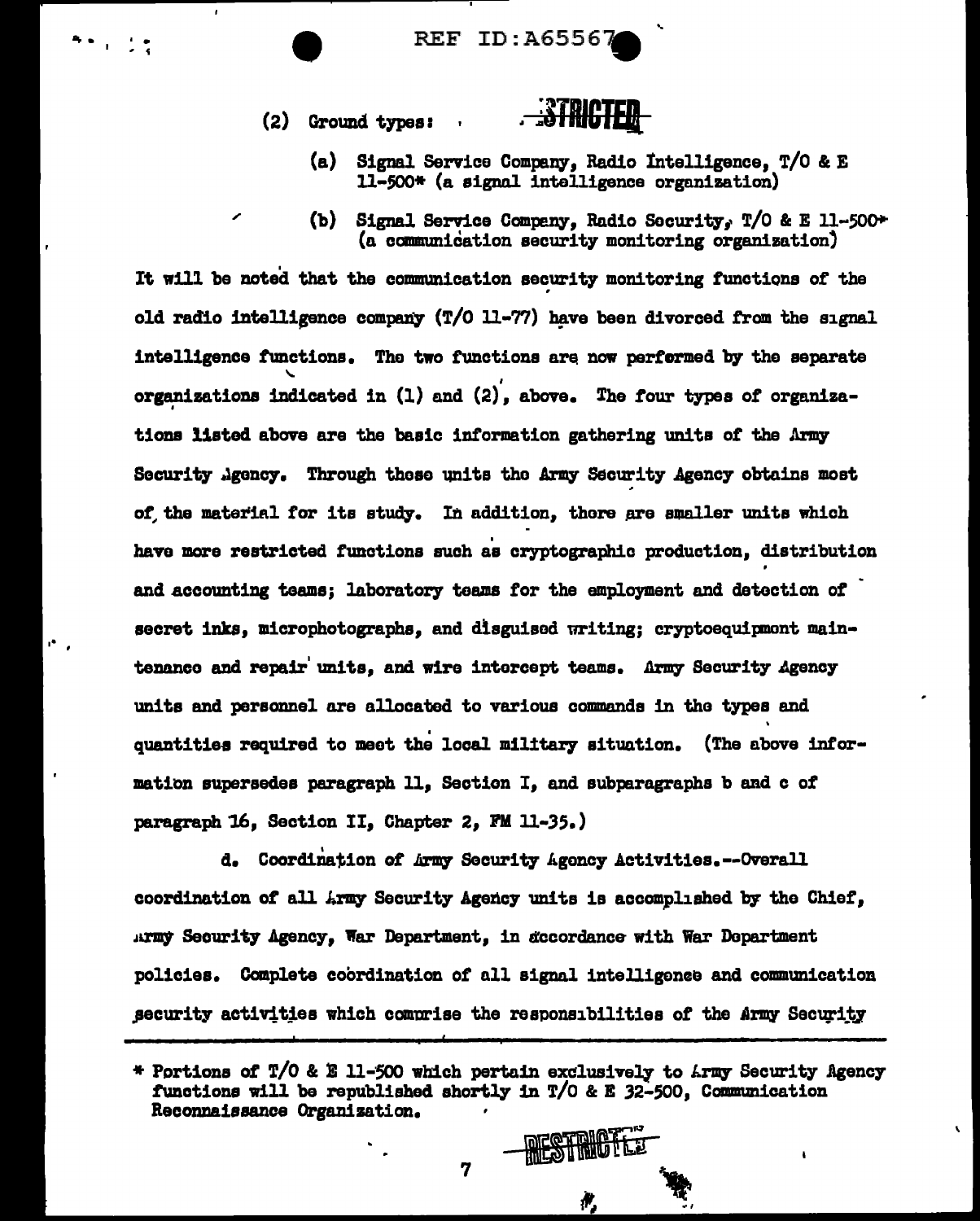

Agency is necessary because of their complementary and interdependent nature. Coordination is effected through a special technical channel which exists to facilitate complete and rapid exchanges of signal intelligénce and communication security information. Thus the full power of each activity is exerted to effect improvements in the other. Maximum economy is achieved by eliminating duplication of effort and establishing common standards of performance. (The above information should be added to the end of Section I, Chapter 2, FM 11-35. immediately following paragraph  $14.$ )

Duties of the Chief, Army Security Agency, Har Department.--The  $\mathbf{e}_{\bullet}$ Chief, Army Security Agency, War Department, is responsible to the Director of Intelligence. War Department General Staff, for the accomplishment of the signal intelligence and communication security missions of the Army in accordance with directives formulated by the War Department. He coordinates the operations of all Army Security Agency units and personnel of the Army. He maintains liaison with other groups in Intelligence Division, Far Department General Staff, which are concerned with the functions of the Agency, and with the Signal Corps, Navy and other governmental departments, and rith friendly foreign governments as directed by the War Department. He is the technical advisor to the Director of Intelligence on signal intelligence and communication security matters which constitute the responsibilities of the Army Security Agency. (The above information supersedes paragraph 17, Section II, Chapter 2, FM 11-35.)

f. Buties of the Director of the Therter Army Security Agency.--The Director of the Thoater Army Security Agency is responsible for the successful accomplishment of the signal intelligence and communication security missions of the theater which are received in the form of general directives from the theater commander. He maintains close Haison with other theater intelligence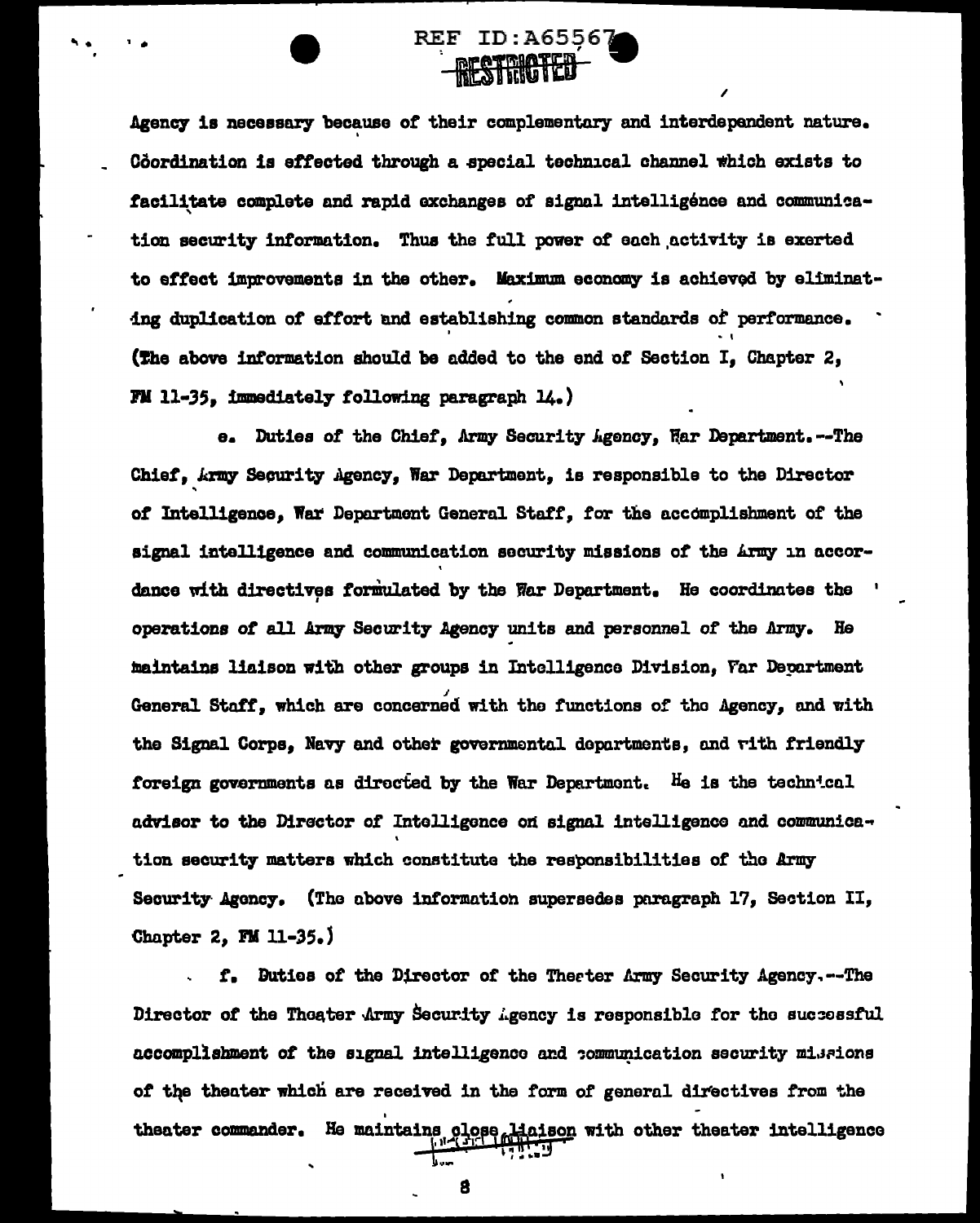services; acts as technical advisor to the theater commander in signal intelligence and communication security matters, and coordinates the operations of all theater allocated Army Security Agency organizations in accordance with geheral War Department policies and theater policies formulated within thei. framework, (The above information supersedes paragraph 26, Section III, Chapter 2, FM 11-35.)

REF

g. Army Security Agency operations below theater level.--Field forces subordinate to a theater headquarters, down to and including division and comparable headquarters of air forces, will be served by Army Security Agency liaison detachments and such signal intelligence and communication security units and personnel as may be necessary. The primary mission of each Army Security Agency unit is to support the command to which it is allocated. Missions are assigned by the local commander. The functions of the Army Security Agency liaison detachments are to advise local commanders on signal intelligenco and communication security mattors; proper employment of the Army Security Agency units allocated to those commanders; plan and direct the employment of Army Security Agency units, and coordinate their operations with those of the signal intelligence and communication security units at the next higher end/or lower levels. (The above information should be added to Section III, Chapter 2, FM 11-35, immodiately following paragraph 30.)

h. The information on authentication systems and procedures contained in War Department Training Circular No. 74, 1944 (as amended by WD TC No. 33, 1945, and WD TC No. 1, 1946) replaces that which is contained in paragraph  $29$ , Section II, Chapter 3, FM 11-35.

i. Insofar as captured enemy signal intelligence and communication security equipment and documents are concerned, the Army Security Agency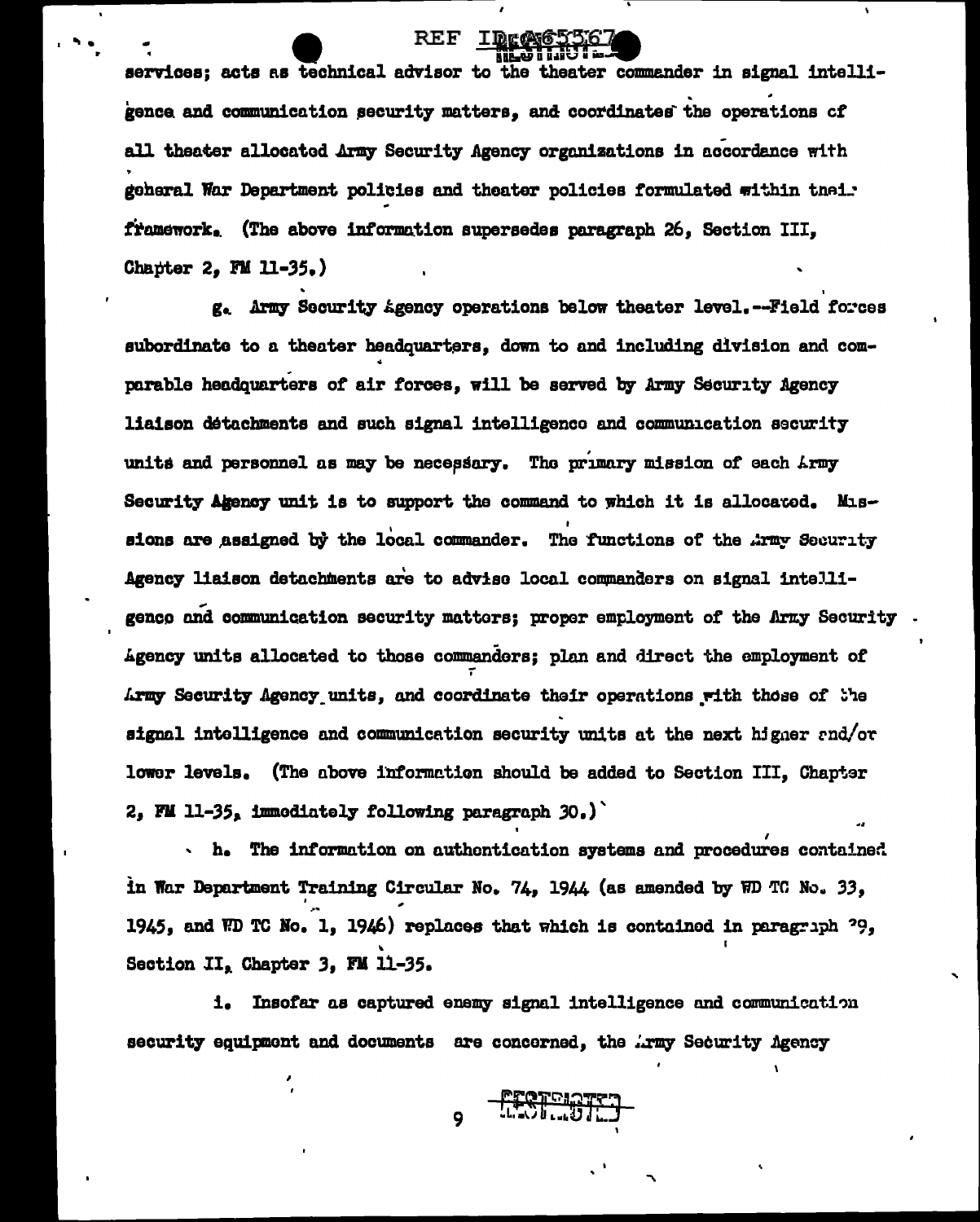operates a service similar to that described in Chapter 4, FM 11-35. The Army Security Agency service is concerned only with cryptologic items.

REF ID: A65567 IEST BATTEL

j. Army Security Agency offers assistance to censorship by examining documents for traces of invisible writing, and microphotographs and in the solution of open codes, shorthand writing and unauthorized cryptosystems. Except insofar as Army Security Agency facilities may be used to moniscr. electrical communications over which literal, voice or facsimile transmissions. are passed, the censorship activities described in paragraphs 64, 65, and 66 of Section I, Chapter 5, FM 11-35, are the responsibility of other intelligence organizations or of the operating agencies, themselves.

4. Definitions.--The following are current definitions for terms used in this correction sheet and in FM 11-35:

a. Signal intelligence - all intelligence derived from the study of radio transmissions and other communications.

b. Communication security - the protection resulting from all measures designed to deny to unauthorized persons information of value which might be derived from communications.

Cryptosecurity - that component of communication security wan in  $$ results from the provision of technically sound cryptographic systems and their proper use.

d. Transmission security - that component of communication security which results from all measures designed to protect transmissions from interception and traffic analysis.

e. Physical security - that component of communication security which results from all measures necessary to safeguard classified communication equipment and material from access thereto by unauthorized persons.

<u>mtəmliğində</u><br>Film farklar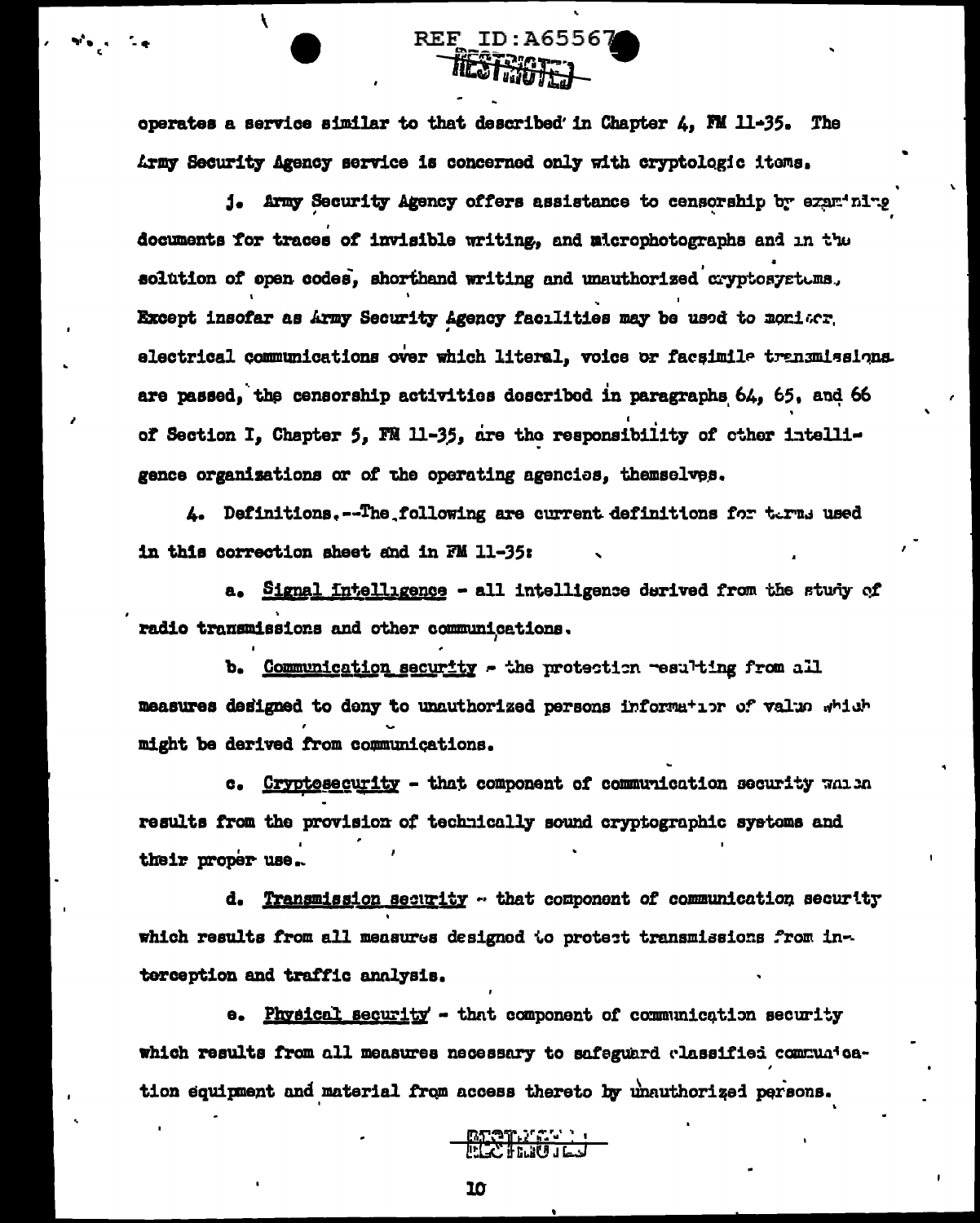

f. Cryptology - that branch of knowledge which treats of the production, use, and solution of the means and methods of secret communication.

g. Cryptography - that body of knowledge which treats of the to-tus means and methods of rendering plain text unintelligible and reconverting .r. intelligible text into intelligible language, or the application thereof.

h. Cryptanalysis - the steps and operations performed in converting into intelligibility encrypted literal, spoech and facsimile transmissions without knowledge of the system and/or the specific key employed.

i. Traffic aralysis · that branch of signal intelligence analysis which deals with the study of the external characteristics of signal communications and related materials for the purpose of obtaining inform ones concerning the organization and operation of a communication system. This information is used (1) as an aid to cryptanalysis. (2) as a basis for drawing deductions and inferences of value as intelligence even in the absence of specific knowledge of the contents of the message, and (3) as a guide to efficient intercept operation.

j. Interception - the process of gaining possession of communications intended for others either by copying or recording or by other means.

 $k_a$  Monitoring - listening in on one's own stations or on stations of friendly forces, with a view to maintaining security.

1. Open code - a cryptographic system using external text (enveloping text, apparently innocent) to hide a secret text.

5. Reforences.--Supplementary information may be obtained from the following:

> **TF 11-205** Safeguarding Military Information - Cryptographic **TF 11-2044** Radio Transmission Security AR 380-5 Safeguard ing Mpdaton information